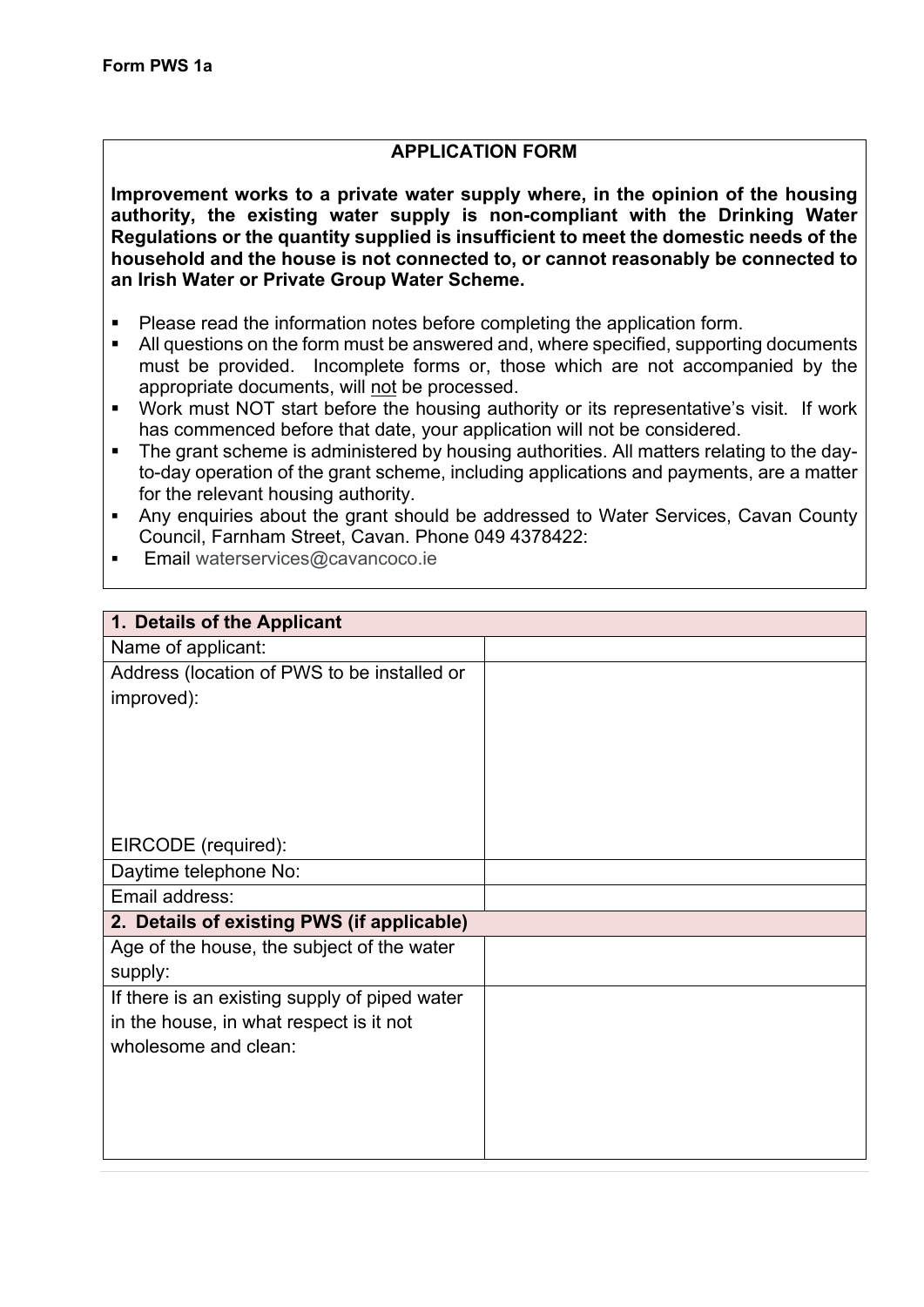| 3. Details of proposed works                                                                           |           |    |
|--------------------------------------------------------------------------------------------------------|-----------|----|
| Do the proposed works involve:                                                                         |           |    |
| an upgrading of an existing supply<br>п                                                                | Yes       | No |
| the provision of a new supply<br>٠                                                                     | Yes       | No |
| treatment works<br>٠                                                                                   | Yes       | No |
| Will the new or upgraded supply of water be                                                            |           |    |
| used for non-domestic purposes?                                                                        | Yes       | No |
| If yes, please give details of such uses:                                                              |           |    |
|                                                                                                        |           |    |
|                                                                                                        |           |    |
|                                                                                                        |           |    |
|                                                                                                        |           |    |
|                                                                                                        |           |    |
|                                                                                                        |           |    |
|                                                                                                        |           |    |
|                                                                                                        |           |    |
|                                                                                                        |           |    |
|                                                                                                        |           |    |
| 4. General description and cost of works to be undertaken (copies of 3quotes must<br>also be attached) |           |    |
|                                                                                                        |           |    |
|                                                                                                        |           |    |
| 5. Previous payments                                                                                   |           |    |
| Was any grant paid in respect of this house<br>in the last 7 years?                                    | Yes       | No |
| If yes, please provide details:                                                                        |           |    |
|                                                                                                        |           |    |
| by whom:<br>(a)<br>amount:                                                                             | (a)       |    |
| (b)                                                                                                    | $(b) \in$ |    |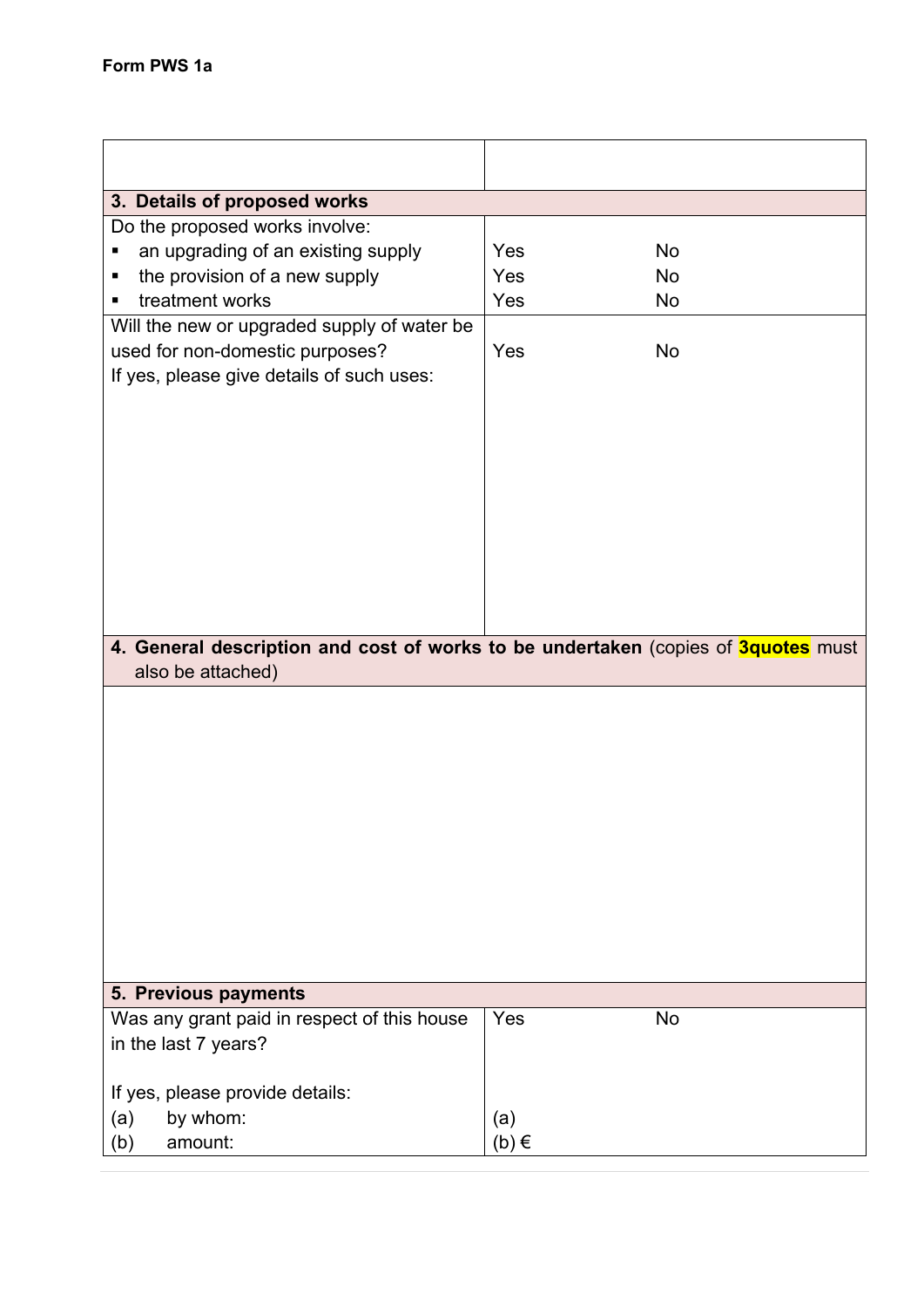| date paid:<br>(c)                                                                                                                                                            | (c)                          |  |
|------------------------------------------------------------------------------------------------------------------------------------------------------------------------------|------------------------------|--|
| 6. Details of Contractor(s) (copy of Tax Clearance Certificate for and Vat Number each                                                                                       |                              |  |
| contractor must be provided) Please ensure to insert the name of your preferred contractors                                                                                  |                              |  |
| Contractor 1                                                                                                                                                                 | Contractor 2 (if applicable) |  |
| Contractor name:                                                                                                                                                             | Contractor name:             |  |
| Contractor address:                                                                                                                                                          | Contractor address:          |  |
| EIRCODE:                                                                                                                                                                     | EIRCODE:                     |  |
| 7. Declaration                                                                                                                                                               |                              |  |
| I hereby declare that the information provided by me on this application form, and all other<br>documentation submitted in support of this application, is correct and true. |                              |  |
| I understand that the provision of any false or misleading information or invalid supporting<br>documentation may result in this application being cancelled.                |                              |  |
| <b>Signature of applicant:</b><br>Date:                                                                                                                                      |                              |  |
|                                                                                                                                                                              |                              |  |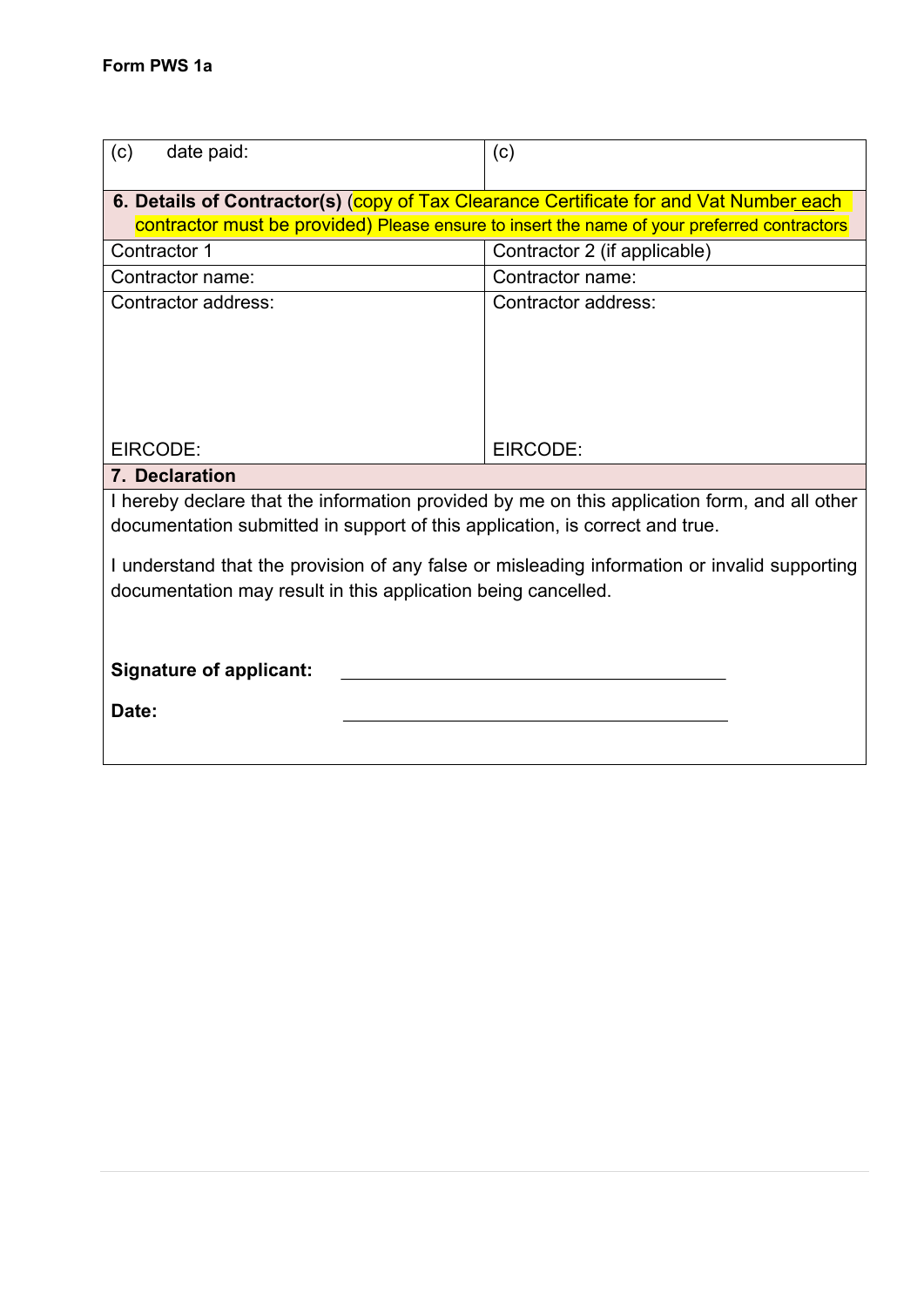## **PAYMENT CLAIM FORM**

**Improvement works to a private water supply where, in the opinion of the housing authority, the existing water supply is non-compliant with the Drinking Water Regulations or the quantity supplied is insufficient to meet the domestic needs of the household and the house is not connected to, or cannot reasonably be connected to an Irish Water or Private Group Water Scheme.** 

- Please read the information notes before completing the claim form.
- All questions on the form must be answered and, where specified, supporting documents must be provided. Incomplete forms or, those which are not accompanied by the appropriate documents, will not be processed.
- Work must NOT have started before the housing authority or its representative's visit. If work has commenced before that date, your claim will not be considered.
- The grant scheme is administered by housing authorities. All matters relating to the day-to-day operation of the grant scheme, including applications and payments, are a matter for the relevant housing authority.
- Any enquiries about the grant should be addressed to the relevant housing authority's Rural Water Programme Liaison Officer.

| 1. Details of the Applicant           |                                                                                  |
|---------------------------------------|----------------------------------------------------------------------------------|
| Name of applicant:                    |                                                                                  |
| Address (location of PWS installed or |                                                                                  |
| improved):                            |                                                                                  |
|                                       |                                                                                  |
|                                       |                                                                                  |
|                                       |                                                                                  |
|                                       |                                                                                  |
|                                       |                                                                                  |
| EIRCODE (required):                   |                                                                                  |
| Daytime telephone No:                 |                                                                                  |
| Email address:                        |                                                                                  |
| PPSN:                                 |                                                                                  |
|                                       | 2. General description and cost of works undertaken (itemised receipt(s) must be |
| provided for all works completed)     |                                                                                  |
|                                       |                                                                                  |
|                                       |                                                                                  |
|                                       |                                                                                  |
|                                       |                                                                                  |
|                                       |                                                                                  |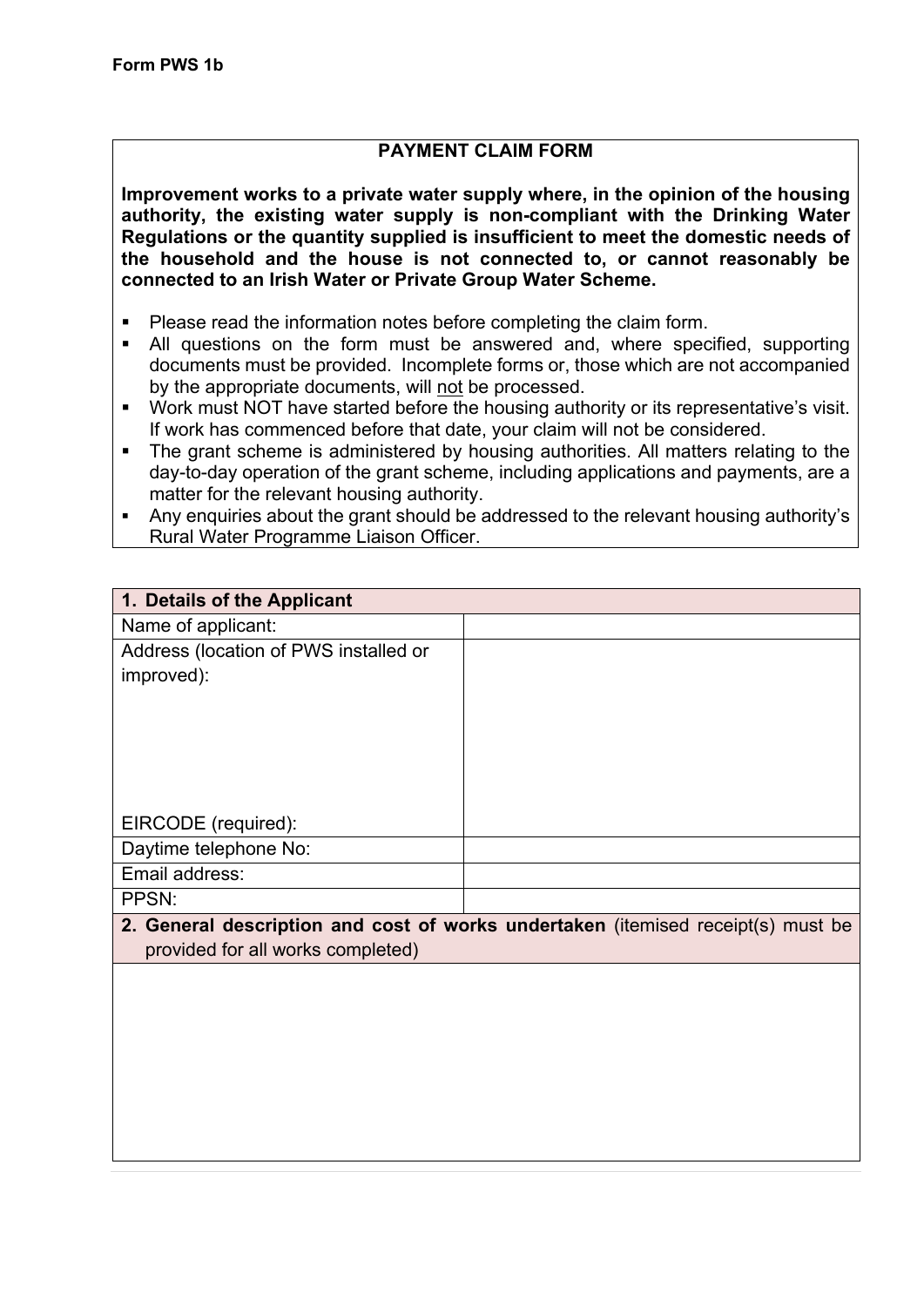| 3. Details of Contractor(s) (copy of Tax Clearance Certificate for each contractor must                                                                                                                                                                                                                                          |                              |  |  |
|----------------------------------------------------------------------------------------------------------------------------------------------------------------------------------------------------------------------------------------------------------------------------------------------------------------------------------|------------------------------|--|--|
| be provided if different from the contractor listed on the application form)                                                                                                                                                                                                                                                     |                              |  |  |
| Contractor 1                                                                                                                                                                                                                                                                                                                     | Contractor 2 (if applicable) |  |  |
| Contractor name:                                                                                                                                                                                                                                                                                                                 | Contractor name:             |  |  |
| Contractor address:                                                                                                                                                                                                                                                                                                              | Contractor address:          |  |  |
|                                                                                                                                                                                                                                                                                                                                  |                              |  |  |
|                                                                                                                                                                                                                                                                                                                                  |                              |  |  |
| EIRCODE:                                                                                                                                                                                                                                                                                                                         | EIRCODE:                     |  |  |
| 4. Declaration                                                                                                                                                                                                                                                                                                                   |                              |  |  |
| I declare that the information provided by me on this claim form, and all other<br>documentation submitted in support of this claim, is correct and true.<br>I understand that the provision of any false or misleading information or invalid supporting<br>documentation may result in this claim for payment being cancelled. |                              |  |  |
| <b>Signature of claimant:</b><br>Date:                                                                                                                                                                                                                                                                                           |                              |  |  |